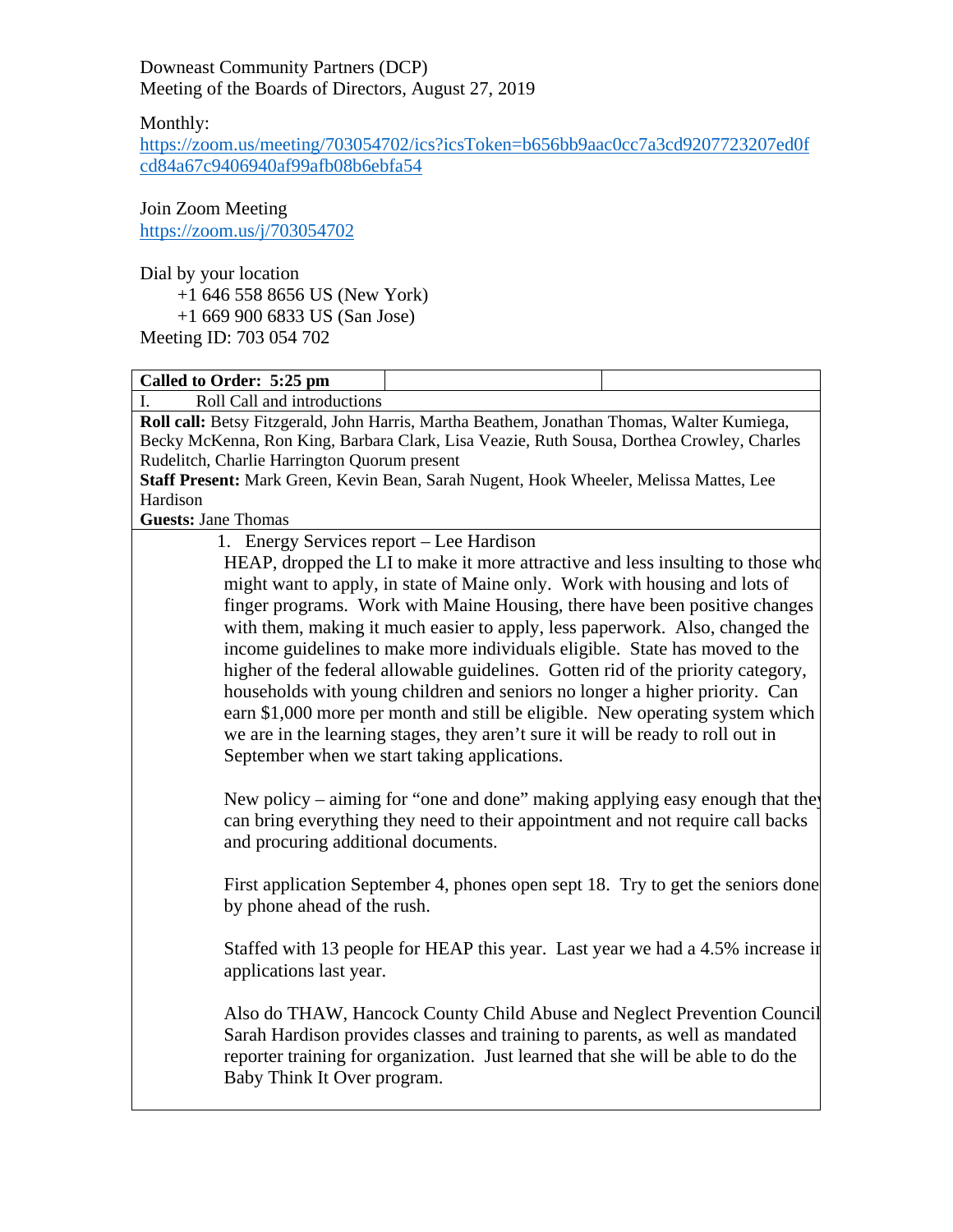|     | Do we have the babies? Sarah H has tried to get the babies, but they are<br>expensive. Just got word that the Children's Trust wants to run a program at<br>George Stevens, they will provide her a starter kit.                                                                                                                                                                                                                                                                                                                                                                                                                                                                                                                                    |  |  |
|-----|-----------------------------------------------------------------------------------------------------------------------------------------------------------------------------------------------------------------------------------------------------------------------------------------------------------------------------------------------------------------------------------------------------------------------------------------------------------------------------------------------------------------------------------------------------------------------------------------------------------------------------------------------------------------------------------------------------------------------------------------------------|--|--|
|     | Mark added that this program is a gateway program to many within the<br>organization. Lee has worked really hard to make sure that we have increased<br>numbers each year.                                                                                                                                                                                                                                                                                                                                                                                                                                                                                                                                                                          |  |  |
|     | Hired a person specifically to answer the phones, before being put on hold.<br>Eliminating automated phone answering.                                                                                                                                                                                                                                                                                                                                                                                                                                                                                                                                                                                                                               |  |  |
|     | Another big change – risk of hypothermia is now under age 6, not 2.                                                                                                                                                                                                                                                                                                                                                                                                                                                                                                                                                                                                                                                                                 |  |  |
|     |                                                                                                                                                                                                                                                                                                                                                                                                                                                                                                                                                                                                                                                                                                                                                     |  |  |
| III | Items for Board Action                                                                                                                                                                                                                                                                                                                                                                                                                                                                                                                                                                                                                                                                                                                              |  |  |
|     | 1. To appoint Grant Lee of Ellsworth for a three year term as a Private Sector<br>representative to the Board of Directors.<br><b>Discussion: None</b>                                                                                                                                                                                                                                                                                                                                                                                                                                                                                                                                                                                              |  |  |
|     | Action: Martha made the motion to appoint Grant Lee of Ellsworth for a<br>three year term as a Private Sector representative to the Board of Directors.<br>Ruth seconded. Motion Passed.                                                                                                                                                                                                                                                                                                                                                                                                                                                                                                                                                            |  |  |
|     | 2. Approval of Meeting Minutes from 7/30/2019<br><b>Discussion:</b> Lori tried to join by Zoom, had trouble.<br>Action: Becky made the motion to approve the minutes as written, Ron<br>seconded. Motion passed.                                                                                                                                                                                                                                                                                                                                                                                                                                                                                                                                    |  |  |
|     | 3. Resolved, to approve the Head Start Grant for the year beginning 12/1/19.<br><b>Discussion:</b> Grant is 60 pages long, but some important highlights – the<br>budget, which we will cover now, vote separately. Working to make up lost<br>revenue, increased staff in Ellsworth, hoping census will go up, and revenue<br>will follow. New Grant budget increases from last year include duration<br>funding and cola funding. Decrease in school revenue, because Harrington<br>and Milbridge are not with us anymore. Staff not here, so lost expense and<br>revenue equally. Increasing Bucksport partnership, new partnership in<br>Baileyville. They have a program, we provide family advocate and<br>computer support to their program. |  |  |
|     | Occupational therapist funds added to the grant – adding consultants, but<br>have additional funding to cover it. 2 consultants in classrooms helping<br>teachers.                                                                                                                                                                                                                                                                                                                                                                                                                                                                                                                                                                                  |  |  |
|     | Adding educational specialist to help managers, support classrooms and<br>teachers.                                                                                                                                                                                                                                                                                                                                                                                                                                                                                                                                                                                                                                                                 |  |  |
|     | Goals and objectives – training and technical assistance – used for classes<br>that staff identify. Safety care and de-escalation training is included. Helps                                                                                                                                                                                                                                                                                                                                                                                                                                                                                                                                                                                       |  |  |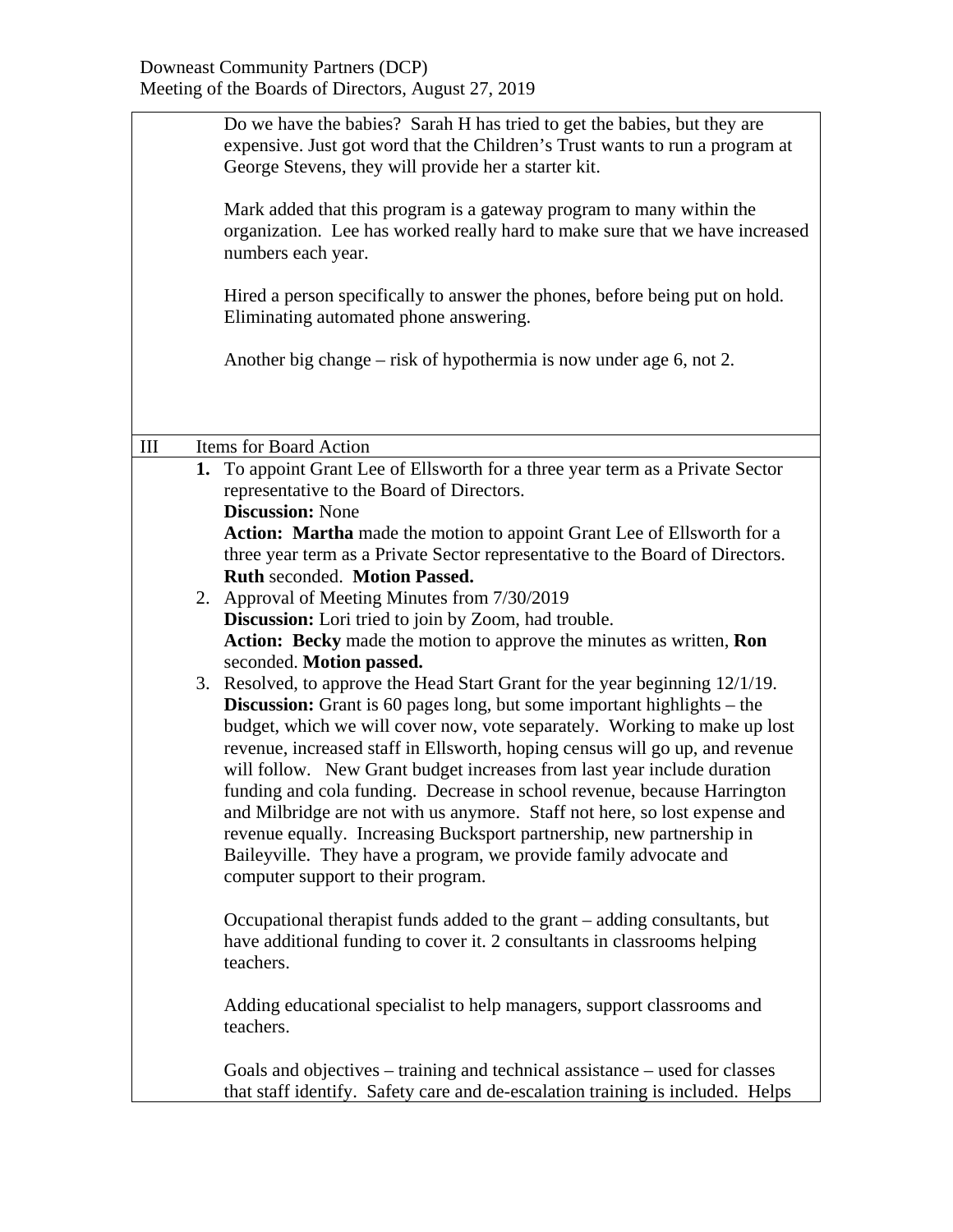|               | teachers up to the point of restraint. Sending staff to train the trainer so that<br>they can bring the learning back to the rest of the staff.                                                                                                      |
|---------------|------------------------------------------------------------------------------------------------------------------------------------------------------------------------------------------------------------------------------------------------------|
|               | Orientation plan – working on for a year and a half, think we have it right,<br>balancing time getting ready for the classroom and with the classroom.                                                                                               |
|               | Division goals and objectives – three major goals last through 5 years of<br>grant program – ready for kindergarten, parents engaged, agency systems to<br>support program.                                                                          |
|               | Starting interdivisional whole family program – supporting families across<br>division.                                                                                                                                                              |
|               | Hook has been leading compensation plan, making sure that we are<br>compensating teachers fairly.                                                                                                                                                    |
|               | You have a one page budget summary that covers all of this. In addition,<br>IDC went down a little bit.                                                                                                                                              |
|               | How is daycare program going?<br>Well, Ellsworth is doing especially well, new staff, more children. St Croix<br>has had changes, Calais is going to full day school year – lots of children<br>have shifted away from our services to go to school. |
|               | How is enrollment going? Picking $up$ – some are fully enrolled, expect to be<br>fully enrolled in many of them by September, looks good to be fully enrolled<br>in October. Been fully enrolled since March.                                        |
|               | Action: Becky made the motion to approve the grant. Lori seconded.<br><b>Motion passed.</b>                                                                                                                                                          |
|               | <b>4.</b> Resolved, to approve the Head Start Budget for the year beginning 12/1/19<br><b>Discussion: None</b>                                                                                                                                       |
|               | Action: Becky made the motion to approve the grant. Ron and Charlie<br>seconded. Motion passed.                                                                                                                                                      |
| IV<br>Reports |                                                                                                                                                                                                                                                      |
|               | Development Committee – Barbara Clark<br>1.                                                                                                                                                                                                          |
|               | Last meeting on the $20th$ . Report is that SEED had another really good                                                                                                                                                                             |
|               | month. Mark met with Tiny House funder, CF Adams and they were                                                                                                                                                                                       |
|               | impressed, going ahead. We all got division brochures. Ask for                                                                                                                                                                                       |
|               | brochures if you need them (Grant will need a set)                                                                                                                                                                                                   |
|               | FC coming along, Mark and Anne met with a maor foundation we are                                                                                                                                                                                     |
|               | courting. Talked about board responsibility in our work want to put                                                                                                                                                                                  |
|               | together a statement saying board members should not only appear at                                                                                                                                                                                  |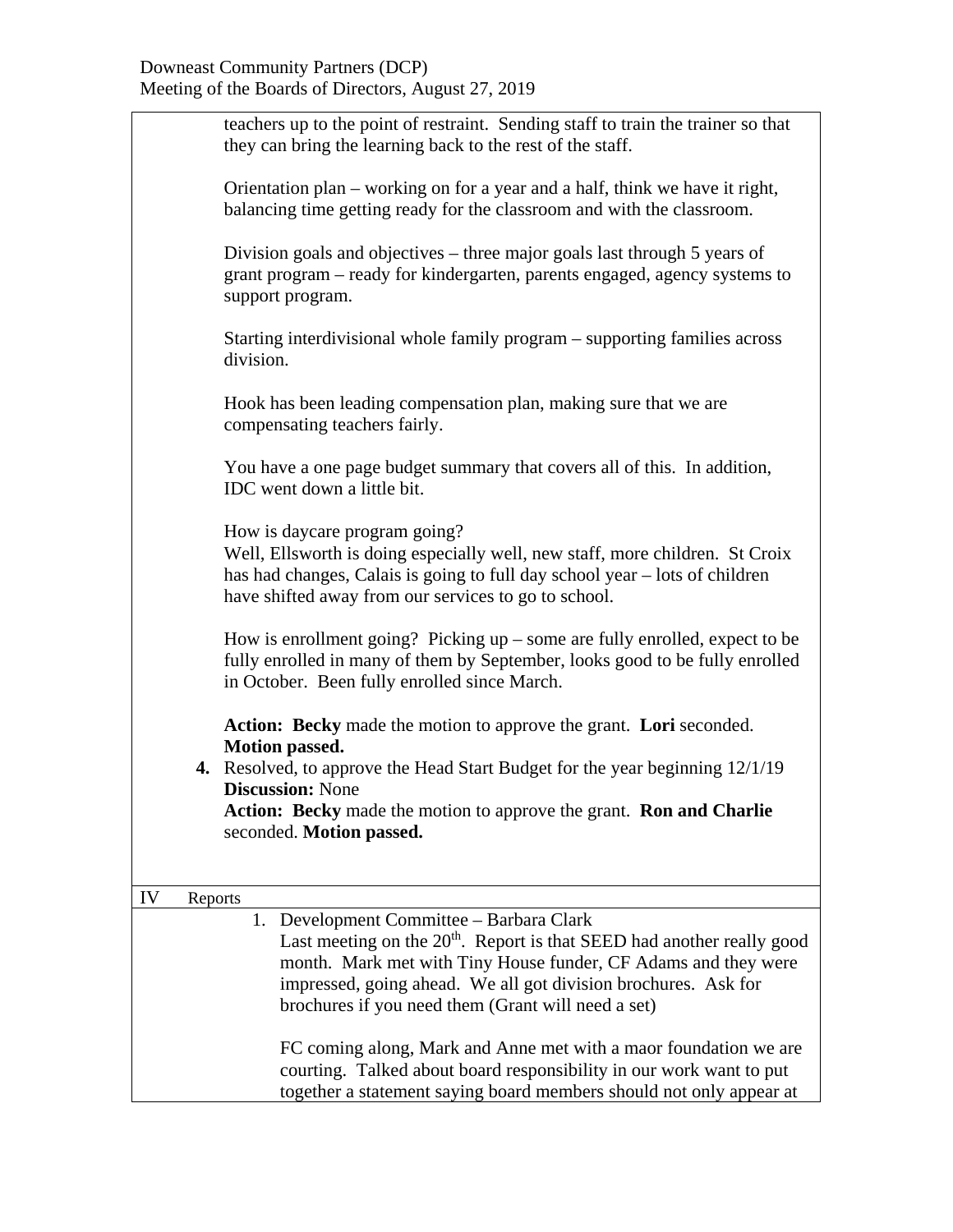events, but speak.

Large discussion about goal 2 to increase unrestricted donation. Three activities:

**SEED** 

Focus on events to make them better Annual appeals remain program specific.

Ron reminded us he would like us to consider more socially responsible.

2. Executive Directors Report and Proposed Recovery Residence – Mark Green

Executive Committee report: apologize for the crowded room, executive committee cleared this space for us.

Going through a CSBG review, Monday and Tuesday. The foundation of us being a CAP, very important audit. Reviewer noted we had the best attendance of our Board of any CAP in the state.

Becky and Betsy and Mark talked about the Recovery residence in Machias at today's EC meeting. Looks like it is coming ahead, Healthy Acadia is willing to take on the management of the house. Reviewed the house and how it will lay out. Limited to 12 people because of the number of bathrooms we have. Gotten some kitchen design estimates, need some new flooring. Spoken with Kevin about how to best finance – 10-15 K, best to just pay for it and depreciate it.

Will bring a formal proposal in September. Hoping for an opening in December. Women's house with children.

Gordon Smith, the governor's opioid czar, came to visit it to view it with Ron Springuel, they got some money from the legislature, they are excited about the house, went back and spoke to Dan Brennan, encouraged us to go ahead with the plan. Healthy Acadia will pay management costs, but we need to come up with operating costs, about \$29,000. Residents will pay about half of that.

HA will have a lease, but all partners will have an MOU or governing agreement.

Partnerships with AMHC, CCC, Healthy Acadia and us.

Did get two charging stations for this building, did not get the Machias one, still in the running for the Ellsworth building, once we know where we are at, have a funder that will likely buy us electric cars that we can fold into the Transportation program, no federal funding with them, no restrictions.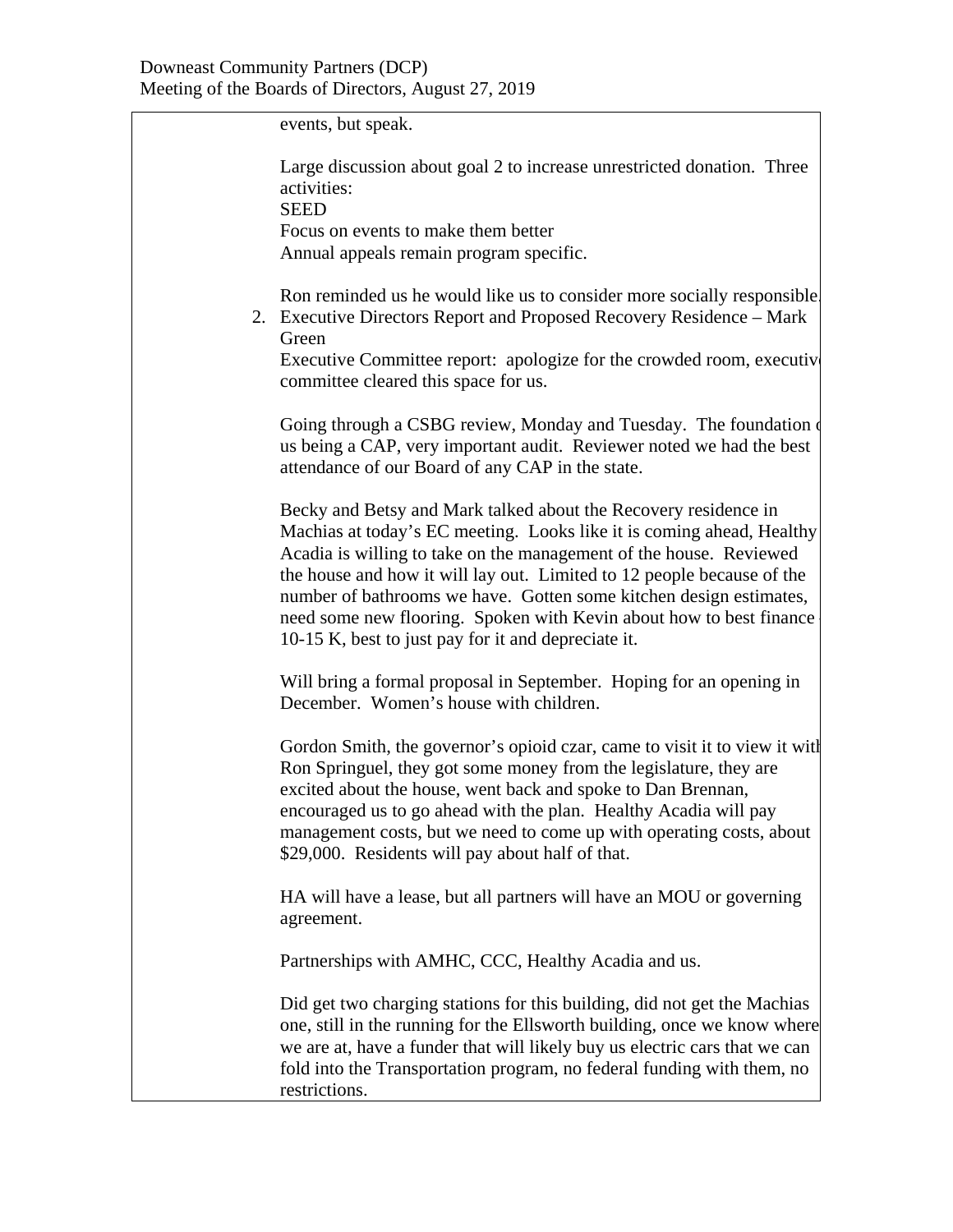Was planning to come to the board about selling the Harrington Head Start building. Have about \$54,000 left in depreciation, so would take a hit. But Sunrise Opportunity wants to talk about renting. And a contractor wants to use it as a laydown which will help pay for some costs this winter.

Staff is busily putting together the budget. You will have it at the September meeting, Finance committee meeting prior to.

Milbridge apartments – got an application from a veteran yesterday.

Employee referral bonus program – eight referrals, three hires as a result 3. Finance Directors Report – Kevin Bean

Month of July, good month, cash grew 29,000, huge thank you to the towns as SEED was about \$40,000. Surpassed revenue. Cash is at 1.25 million in the bank. ARs remain where they have been since the merger About 1.2 million. Contracts, fees, everything owed to us.

Deficit is down to \$116,000. One reason is SEED, another is Transportation had a very good month, Billed \$110,000 in 2 weeks. 15- 20K above normal. Do have an issue with vehicles in the shop.

Repairs budgeted for in 2019 – right where we budgeted.

Areas we have been watching Friendship Cottage deficit up to 56,000, Child care and ECE deficit up to \$115,000 At Home and FC – freed up about 40,000 in CSBG, FC got a 10,000 donation, should help us keep things fairly level in those programs. Need to see those deficits come down over the next month, as revenues and donations trickle in. Lookin at \$20,000 for FC.

- 4. Head Start Director's Report Melissa Mattes Nothing to add after presentation
- 5. Minutes of Parent Policy Council 8/21/19
- 6. Member Introductions (Lisa Veazie and Ron King) Lisa Veazie, live in Blue Hill, three children, 20, 27, 34, 10 year old granddaughter, work for Bar Harbor Bank and Trust, 18 years there, 30 years in the business. Cover area all the way to Lubec. Great organization, supports volunteerism. They will be there and will help us at events. Honored to be a part of the board. Been part of other boards, but this one is different, everyone is so dedicated to the organization.

Ron King, live in Penobscot, raised in Michigan, went to school there. One of the things from my youth, have dyslexia and learning disabilities, school and college were hard, 4H saved my life. Have an